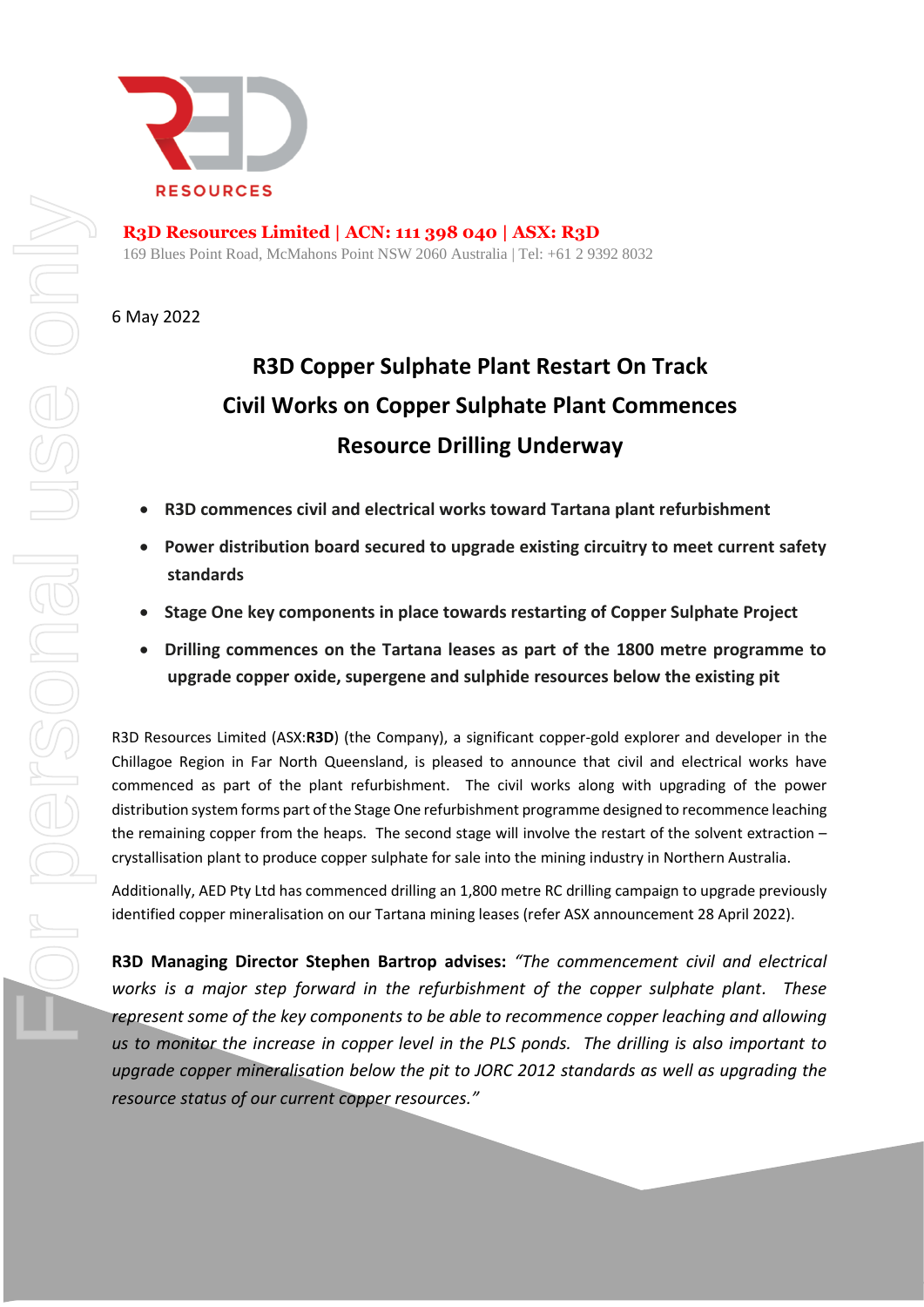

## **Two Stage Approach to Copper Sulphate Production**

As reported in R3D's Entitlement Offer Prospectus dated 19 April 2022, and earlier announcements, R3D has identified two stages to commence copper sulphate production as detailed below.

**Stage 1**: Re-commencing leaching of the existing heaps to increase the copper grade in the PLS pond to provide a readily available copper inventory for future crystallisation of copper sulphate. Specific work will involve:

- Civil works to restore concrete bunds *commencing*
- Upgrading the control panel for the generators *second-hand control panel sourced*
- Securing a sulphuric acid tank and acid supplies
- Turning over the heaps to reduce historical 'channeling' with the irrigation
- Drilling the heaps and oxide/supergene mineralisation *commenced*

**Stage 2:** As the copper grade increases in the pregnant leach solution (PLS) pond, Stage 2 process will commence involving the following key items:

- Upgrade of electrical circuitry and control boards
- Installation and commissioning of the dryer
- Refurbishment of the centrifuge
- Hiring a chiller for the crystallisation of the copper sulphate
- Miscellaneous pipework and replacement of some tanks
- Miscellaneous engineering work including upgrading safety rails
- Ordering of reagents

### **Civil Works**

The Company has contracted International Mill Relines Pty Ltd to commence the civil works. This will particularly focus on areas associated with acid storage and distribution which can support the recommencement of copper leaching. This work is expected to take around four weeks and is also a lead up to Stage 2 works associated with pipe and tank replacements.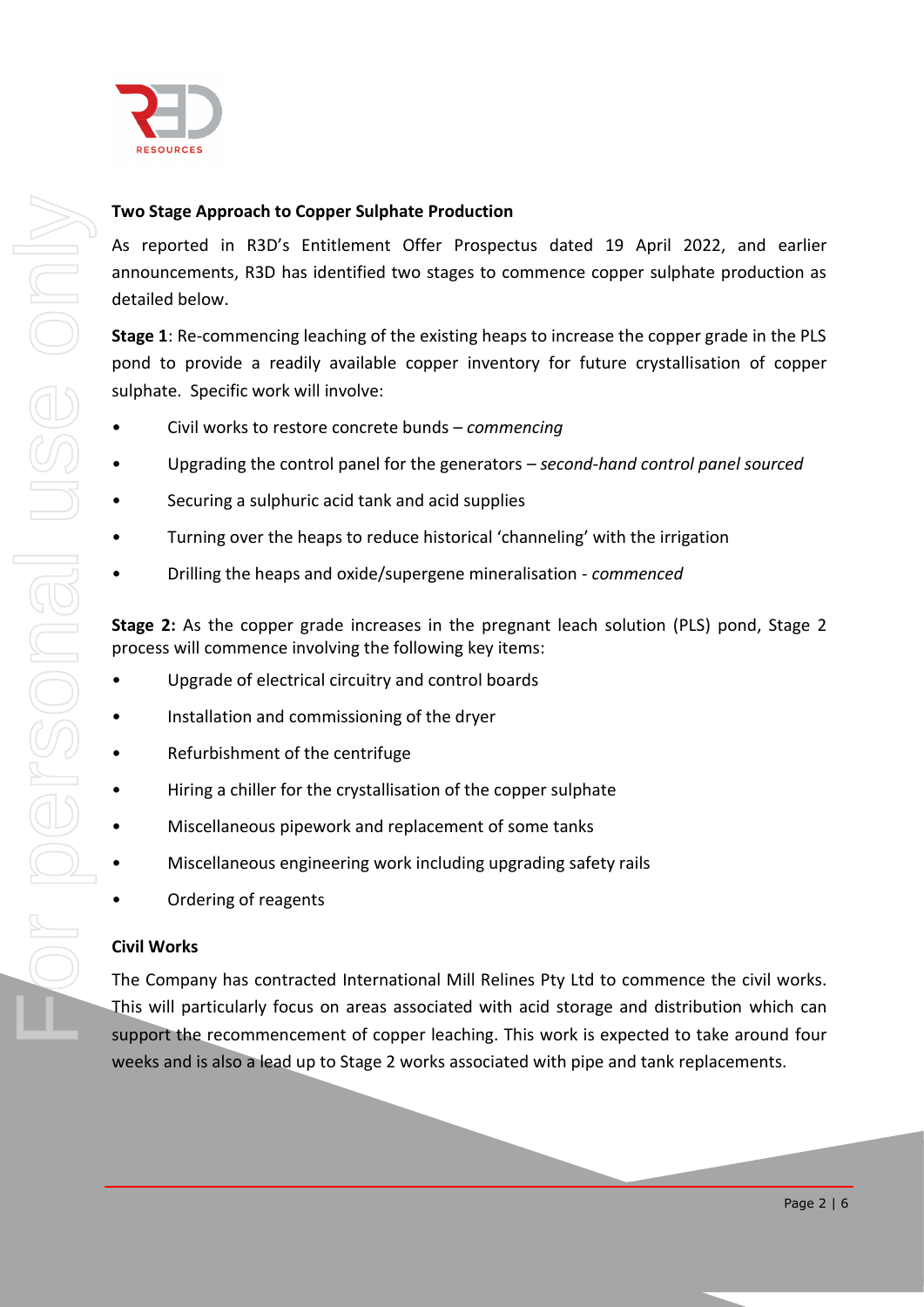

## **Power Distribution Control Boards**

The Company has secured a second control board which is being retrofitted with earth leakage systems in compliance with current standards. This will control generator output to the pumps and other machinery.

The current work activities align with the first two items in the Stage 1 list and the Company believes it is important to commence this work given the high demand for construction services in Far North Queensland and elsewhere.



*Figure 1. (a) Civil works will include repair of the existing bunds (b) side by side generators and (c) Generator and chiller compressor housing.*

## **Drilling Programme**

R3D will commenced its initial 1,800 metre RC drilling programme to provide data for the following outcomes:

- Upgrading the current Supergene Copper Inferred Resource in the base of the open pit to Indicated Resource status
- Upgrading Copper Sulphide mineralisation below the supergene mineralisation to a depth of 80 metres to potential Inferred Resource status
- Upgrading oxide copper mineralisation north of the open pit to potential Inferred Resource status

While the upgrading of the supergene and oxide copper mineralisation is important to support future copper sulphate production, the Company is also encouraged that it will be able to report a maiden copper sulphide resource below the pit. As demonstrated with the deep drilling conducted late last year, the copper mineralisation has the potential to extend more than 450 metres below the surface (refer ASX announcement of 28 January 2022).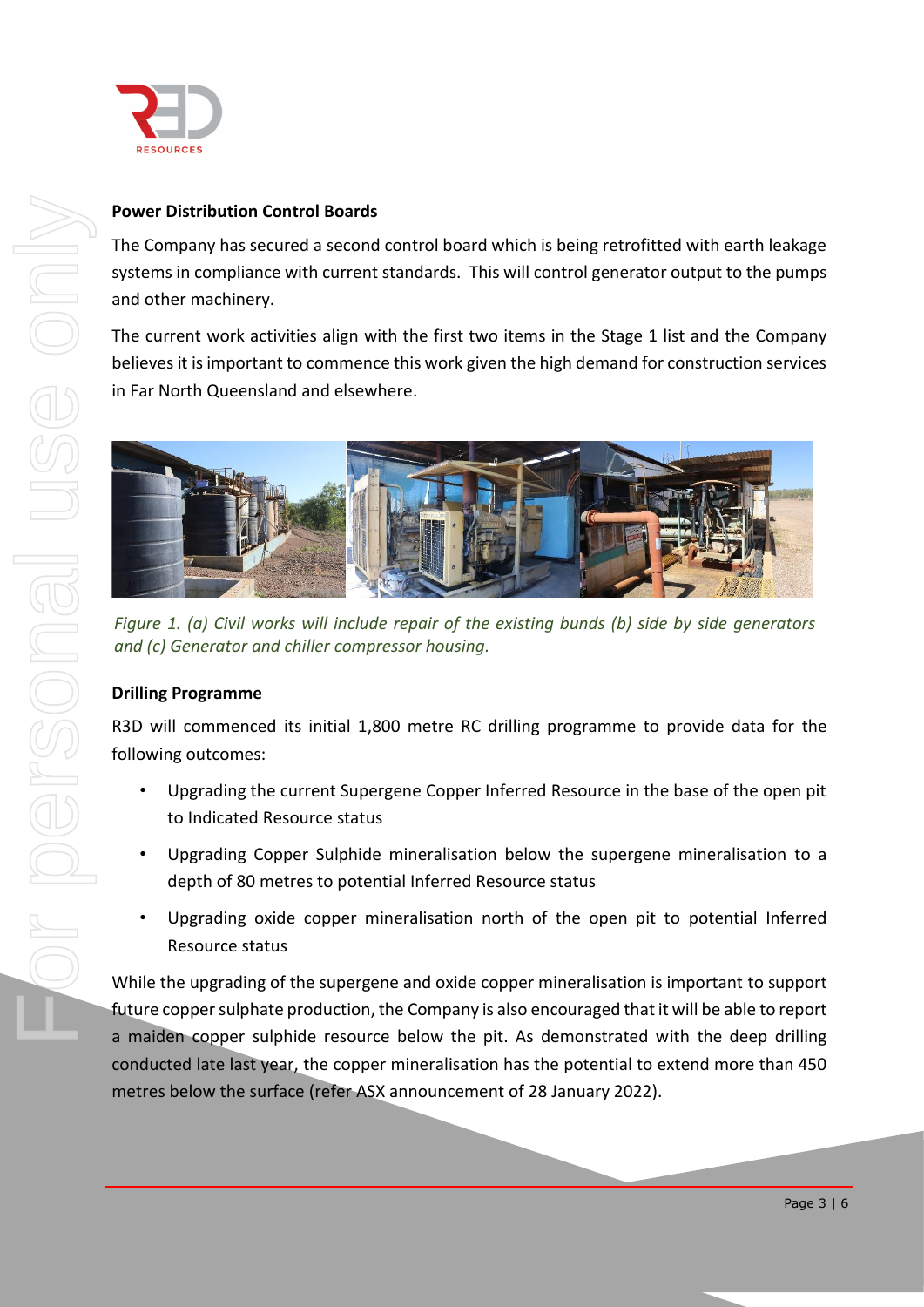



*Figure 2 – Drill rig setting up on the rehabilitated portion of the open pit.*



*Figure 3 – Location of three drill lines and surrounding infrastructure including heap leach pads and partially rehabilitated open pit. Drill section lines represented by the blue lines.*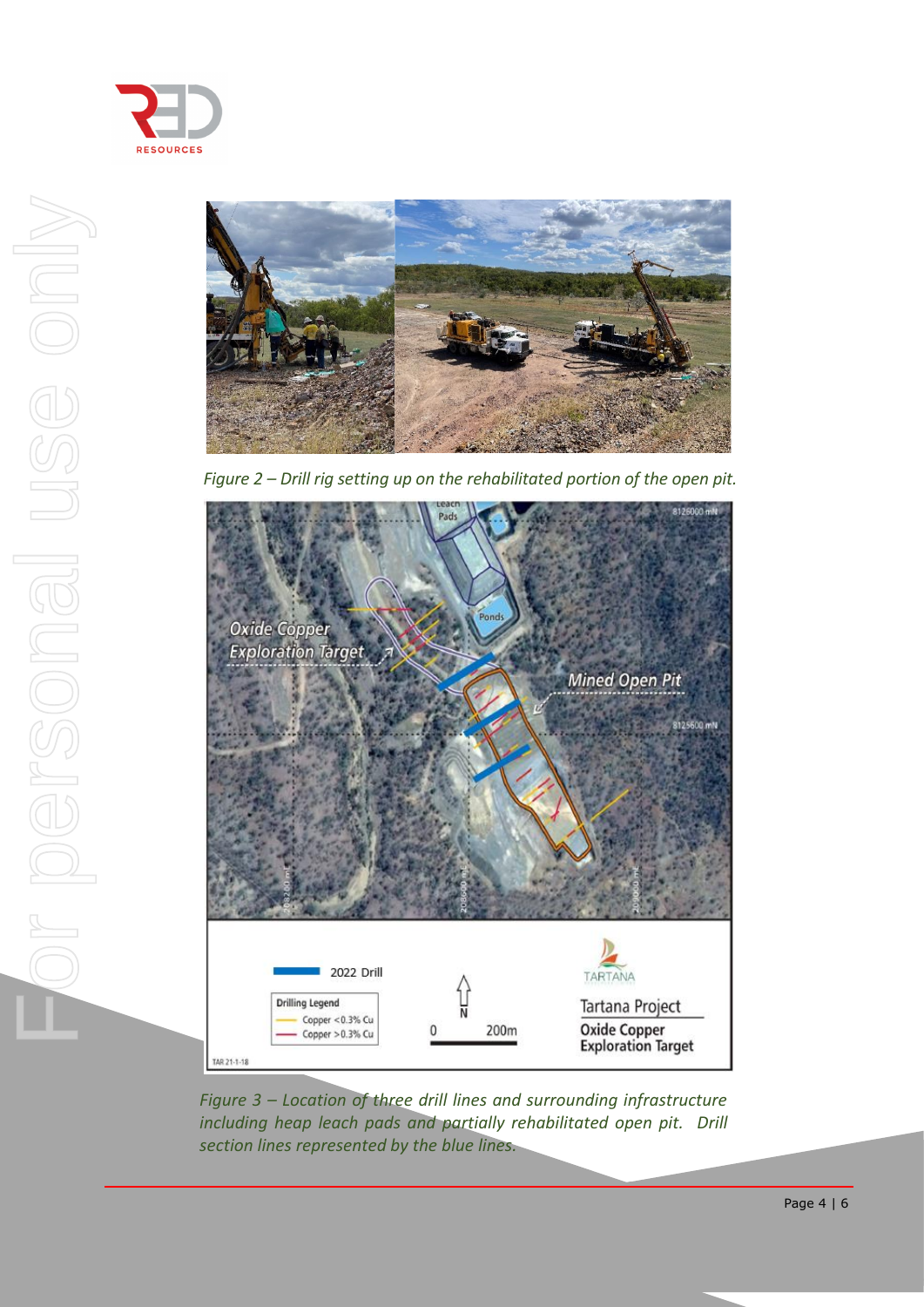

This announcement has been approved by the Board of R3D Resources Limited.

## **Further Information:**

**Stephen Bartrop** Managing Director **R3D Resources Limited**

M: + 61 408 486 163 P: + 61 2 9392 8032

### **About R3D Resources Limited**

In July 2021 R3D Resources Limited acquired Tartana Resources Limited, a significant copper-gold explorer and developer in the Chillagoe Region in Far North Queensland. R3D owns several projects of varying maturity, with the most advanced being the Tartana mining leases, which contain an existing heap leach – solvent extraction – crystallisation plant. Work has commenced to restart this plant to provide future cash flow through the sale of copper sulphate. In Tasmania, Tartana has secured permitting to excavate and screen for export low-grade zinc furnace slag/matte from its Zeehan stockpiles in Western Tasmania and has been shipping zinc slag to South Korea. The next stage in this project requires Stage 2 permitting to crush the slag and access the northern stockpile.

These two projects have the potential to generate a cash flow to underpin the R3D's extensive exploration activities in the Chillagoe region.